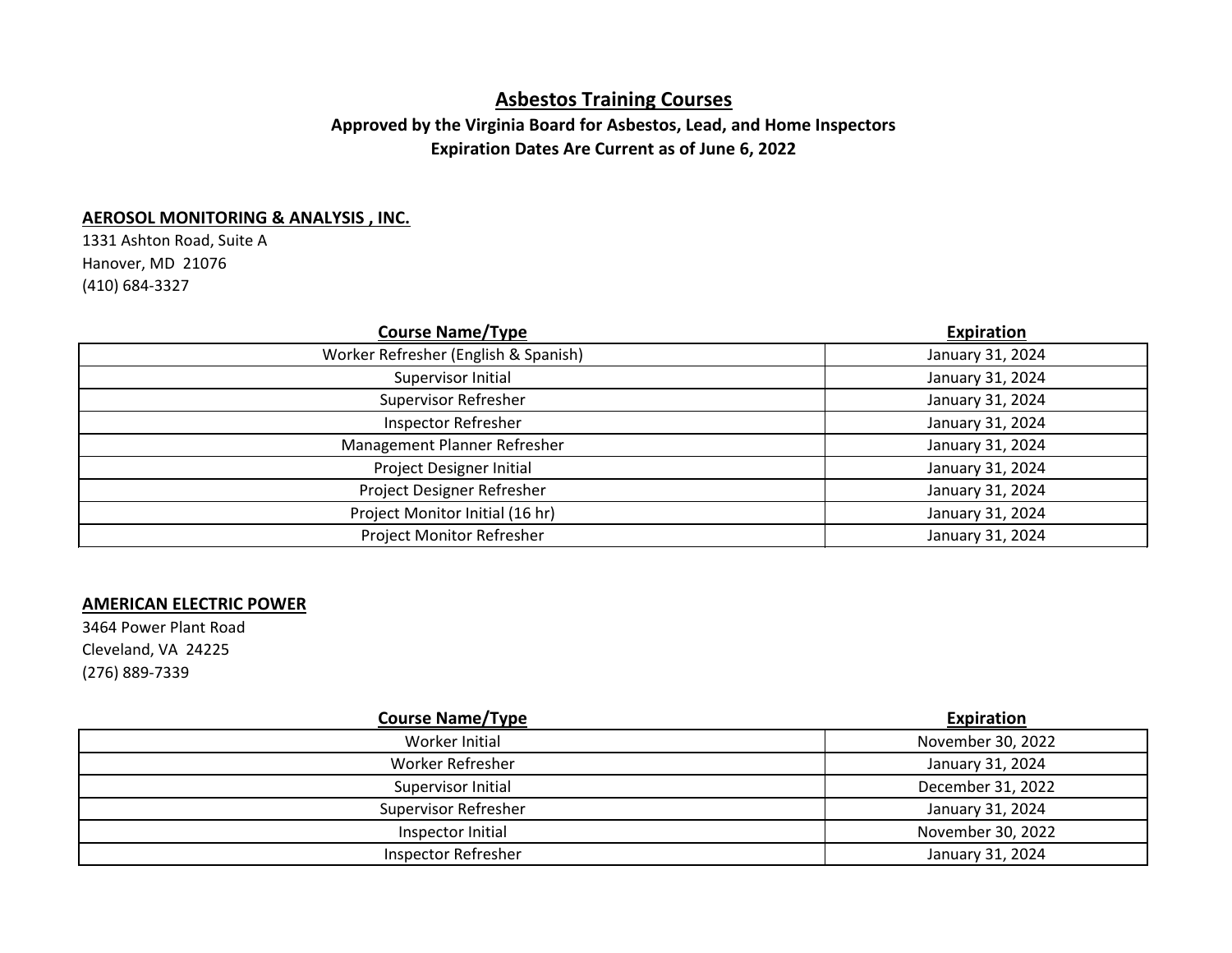| .<br>Planner<br>: Initiai<br>anagem.<br>wian.<br>en. | 2022<br>Novembe.        |
|------------------------------------------------------|-------------------------|
| Planner<br>. Refresher<br>Management                 | 202<br>$\sim$<br>Januar |

## **APPLIED LABORATORY SERVICES, LLC**

4101 Granby Street, Suite 404 Norfolk, Virginia 23504 (757) 623-0121

| <b>Course Name/Type</b>        | <b>Expiration</b>  |
|--------------------------------|--------------------|
| Worker Refresher               | September 30, 2022 |
| <b>Supervisor Refresher</b>    | September 30, 2022 |
| Inspector Refresher            | January 31, 2023   |
| Management Planner Refresher   | July 31, 2023      |
| Project Designer Refresher     | January 31, 2023   |
| Project Monitor Refresher      | January 31, 2023   |
| Supervisor Initial             | February 29, 2024  |
| Worker Initial                 | February 29, 2024  |
| Management Planner Initial     | March 31, 2024     |
| Inspector Initial              | February 29, 2024  |
| Project Monitor Initial (16hr) | June 30, 2024      |
| Project Designer Initial       | June 30, 2024      |

# **ATC ASSOCIATES, INC.**

9231 Rumsey Road Columbia, MD 21045 (410) 381-0232

| <b>Course Name/Type</b>         | Expiration       |
|---------------------------------|------------------|
| Project Monitor Initial (16 hr) | January 31, 2024 |
| Project Monitor Refresher       | January 31, 2024 |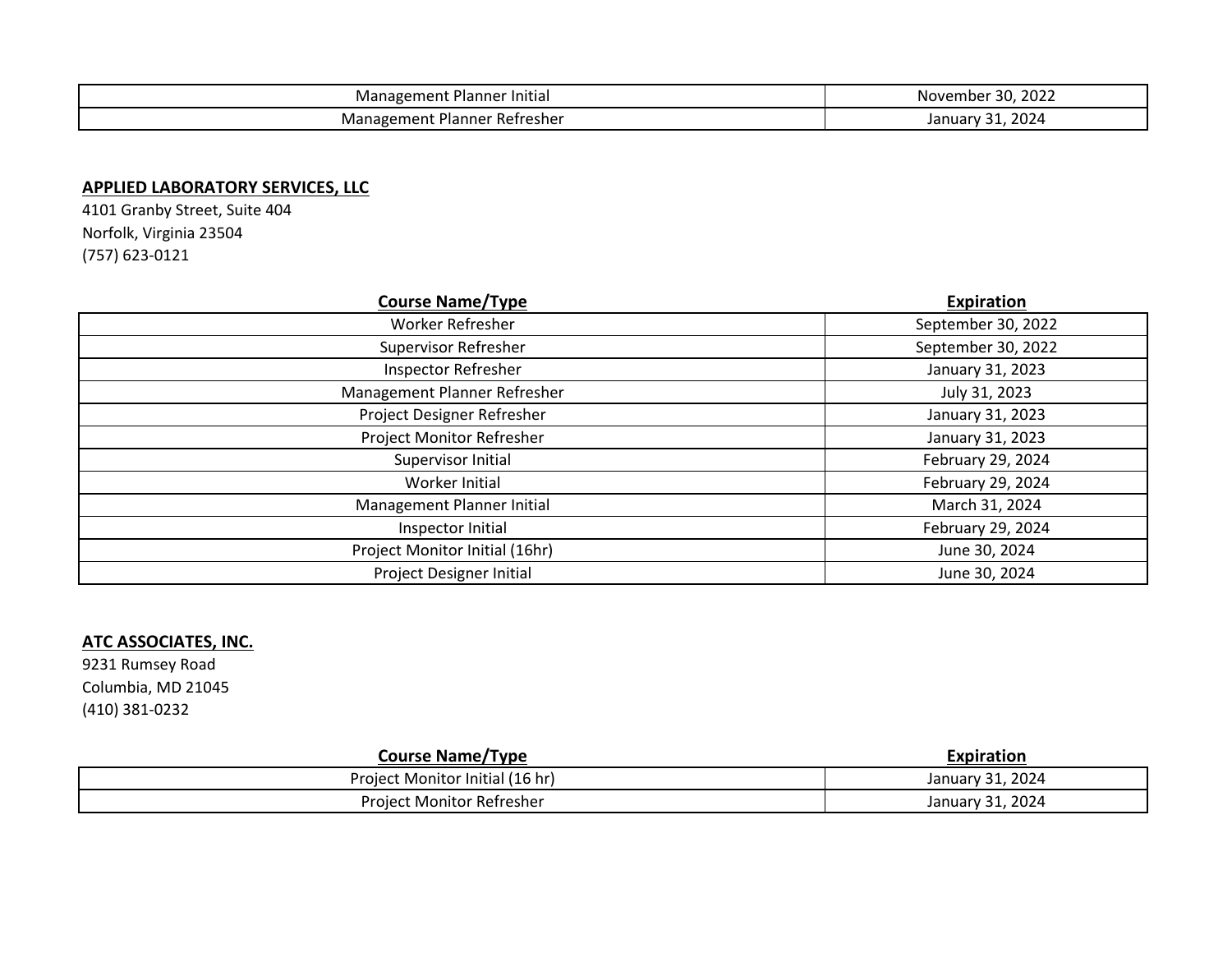# **ATI, INC.**

9220 Rumsey Road, Suite 100 Columbia, MD 21045 (410) 992-3424

| <b>Course Name &amp; Type</b> | Expiration       |
|-------------------------------|------------------|
| Inspector Initial             | 2024<br>April 30 |

## **BLACKSBURG ENVIRONMENTAL SOLUTIONS & TRAINING, INC.**

1613 Mount Tabor Road Blacksburg, VA 24060 (540) 381-7999

| <b>Course Name/Type</b>          | Expiration         |
|----------------------------------|--------------------|
| <b>Supervisor Refresher</b>      | May 31, 2023       |
| Inspector Initial                | September 30, 2022 |
| Inspector Refresher              | July 31, 2023      |
| Management Planner Refresher     | July 31, 2023      |
| <b>Project Monitor Refresher</b> | July 31, 2023      |

#### **DAVE VIOLETTE**

120 Lovelane Street Bluefield, VA 24605 (540) 392-1660

| <b>Course Name / Type</b>    | Expiration      |
|------------------------------|-----------------|
| <b>Supervisor Refresher</b>  | August 31, 2023 |
| Supervisor Initial           | May 31, 2024    |
| Management Planner Refresher | March 31, 2023  |
| <b>Inspector Refresher</b>   | March 31, 2023  |
| Project Monitor Refresher    | March 31, 2023  |
| Inspector Initial            | April 30, 2023  |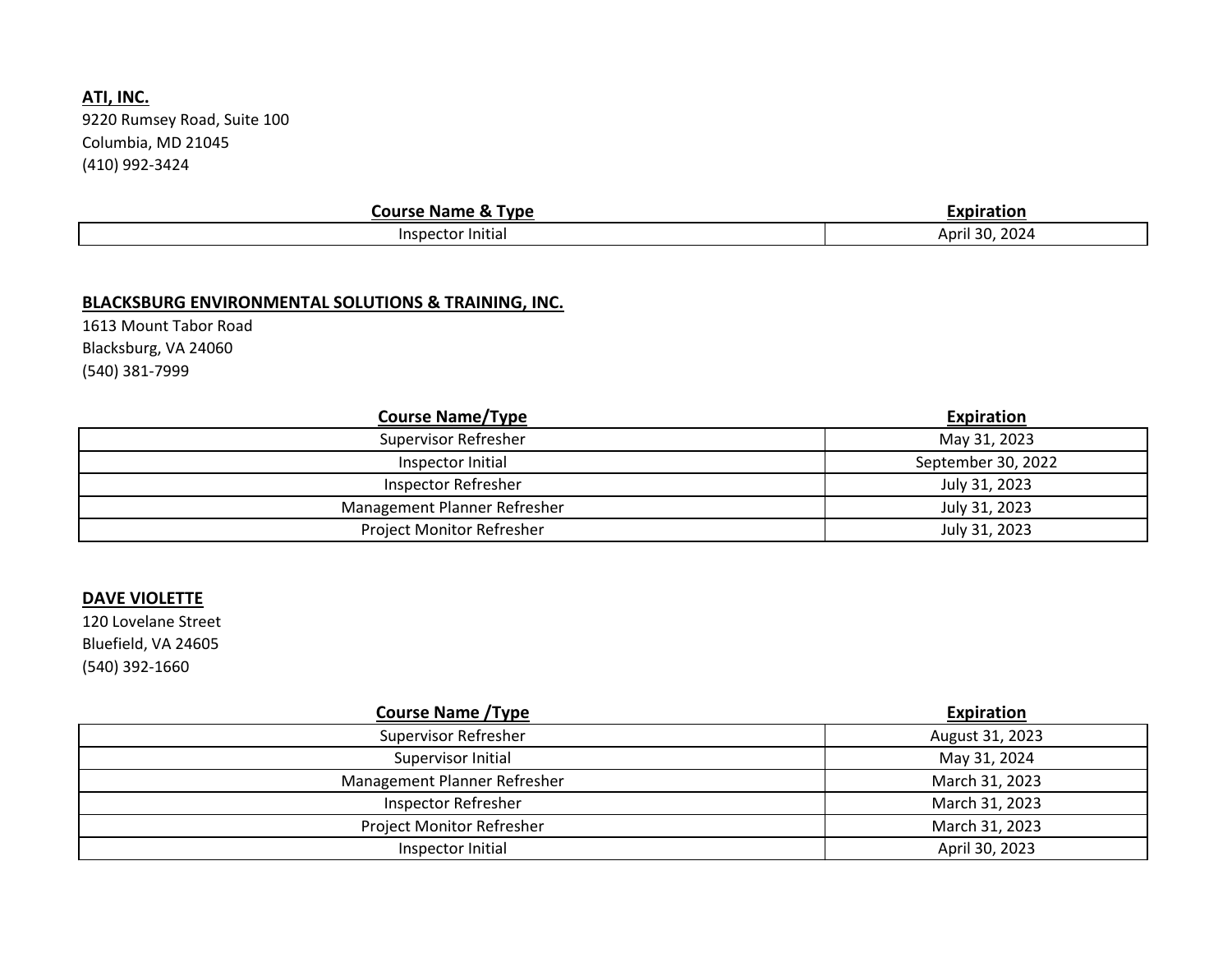| . Refresher<br>Project<br>. Designer | -2025<br>ີ<br>April<br>יי |
|--------------------------------------|---------------------------|
|--------------------------------------|---------------------------|

#### **EAGLE ENVIRONMENTAL TRAINING SCHOOL**

3462 Clemmons Road Clemmons, NC 27012 (336) 712-9511

| Course<br>Tvne<br>: Name                               | Expiration                  |
|--------------------------------------------------------|-----------------------------|
| . .<br>.<br>(English & Spanish)<br>Worker Refresher '' | 2024<br>Januar <sup>,</sup> |

#### **ECOSYSTEMS ENVIRONMENTAL SERVICES, INC.**

8052 Elm Drive, Suite G2 Mechanicsville, VA 23111 (804) 883-6762

| ourse<br>'Tvne<br><b>NAMA</b><br>IVc | Expiration                                              |
|--------------------------------------|---------------------------------------------------------|
| Refresher<br>aisbec                  | 2024<br>$\mathbf{a}$<br>1.2.7<br><b>Januar</b><br>r \ / |

#### **ECS MID-ATLANTIC, LLC**

7670 Enon Road, Suite 101 Roanoke, VA 24019 (540) 362-2000

| <b>Course Name/Type</b>         | <b>Expiration</b>  |
|---------------------------------|--------------------|
| <b>Supervisor Refresher</b>     | April 30, 2024     |
| Inspector Initial               | February 29, 2024  |
| <b>Inspector Refresher</b>      | February 29, 2024  |
| Management Planner Initial      | November 30, 2022  |
| Management Planner Refresher    | February 29, 2024  |
| <b>Project Designer Initial</b> | September 30, 2023 |
| Project Designer Refresher      | April 30, 2024     |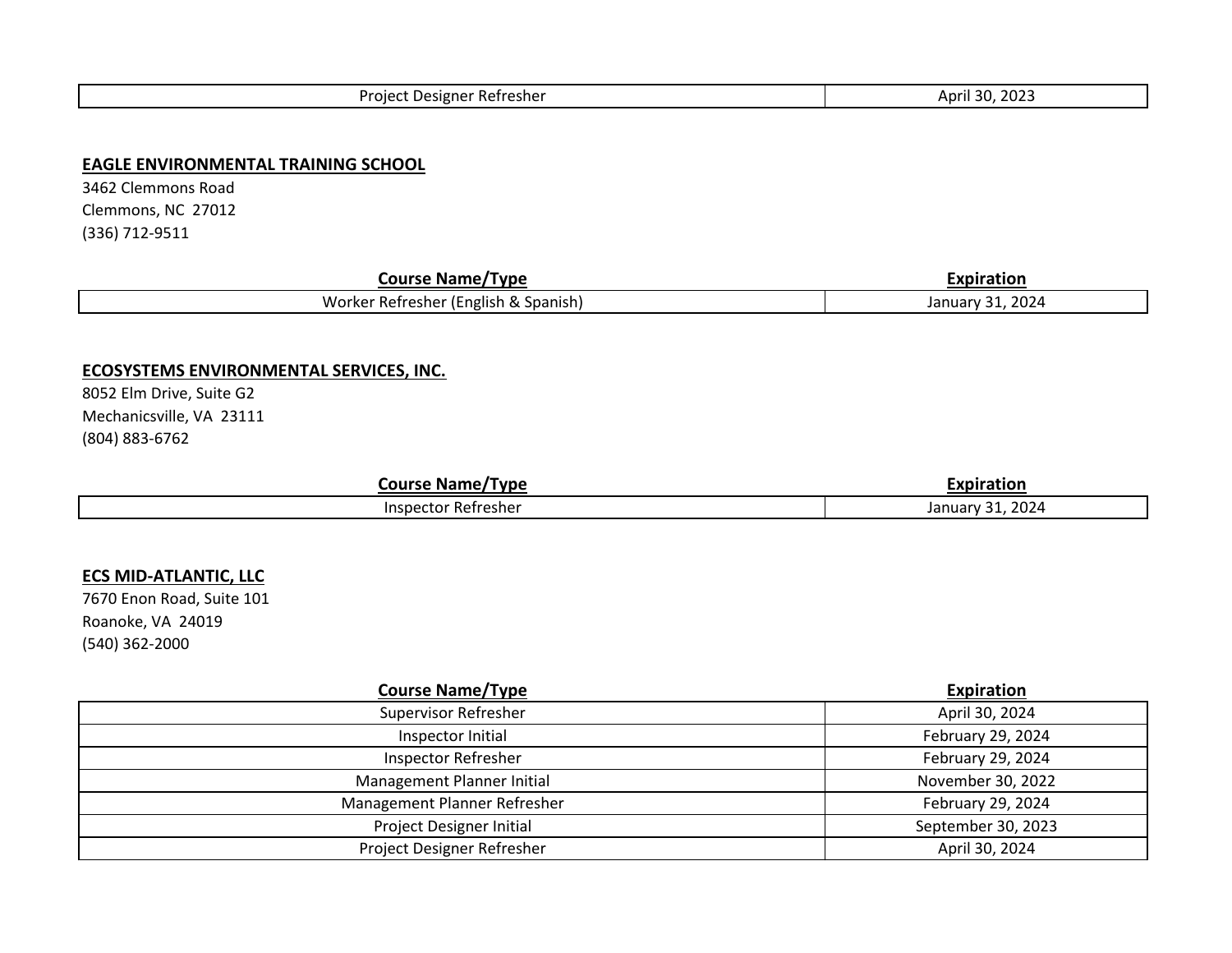| $\sqrt{2}$                       | 2023                |
|----------------------------------|---------------------|
| 16 hr                            | $\sim$              |
| – Project "                      | August              |
| . Monitor Initial '              | ___                 |
| . Monitor Refresher<br>Proiect N | 2024<br>30<br>Apri' |

#### **ENVIRONMENTAL SPECIALTIES, INC**

4000 Combs Ferry Road Winchester, KY 40391 (859) 749-1399

| <b>Course Name &amp; Type</b>   | <b>Expiration</b> |
|---------------------------------|-------------------|
| Worker Initial                  | January 31, 2024  |
| Worker Refresher                | January 31, 2024  |
| Supervisor Initial              | January 31, 2024  |
| <b>Supervisor Refresher</b>     | January 31, 2024  |
| <b>Inspector Refresher</b>      | January 31, 2024  |
| Management Planner Refresher    | January 31, 2024  |
| Project Designer Refresher      | January 31, 2024  |
| Project Monitor Initial (16 hr) | January 31, 2024  |
| Project Monitor Refresher       | January 31, 2024  |

## **ENVIRONMENTAL TRAINING GROUP, LLC**

1601 Ware Bottom Spring Road Suite 203 Chester, VA 23836 (704) 537-1230

| <b>Course Name/Type</b>              | Expiration         |
|--------------------------------------|--------------------|
| Worker Initial (English & Spanish)   | September 30, 2023 |
| Worker Refresher (English & Spanish) | September 30, 2023 |
| Asbestos Supervisor Refresher        | December 31, 2022  |

#### **FRANCE ENVIRONMENTAL, INC.**

7834 Forest Hill Avenue, Suite 2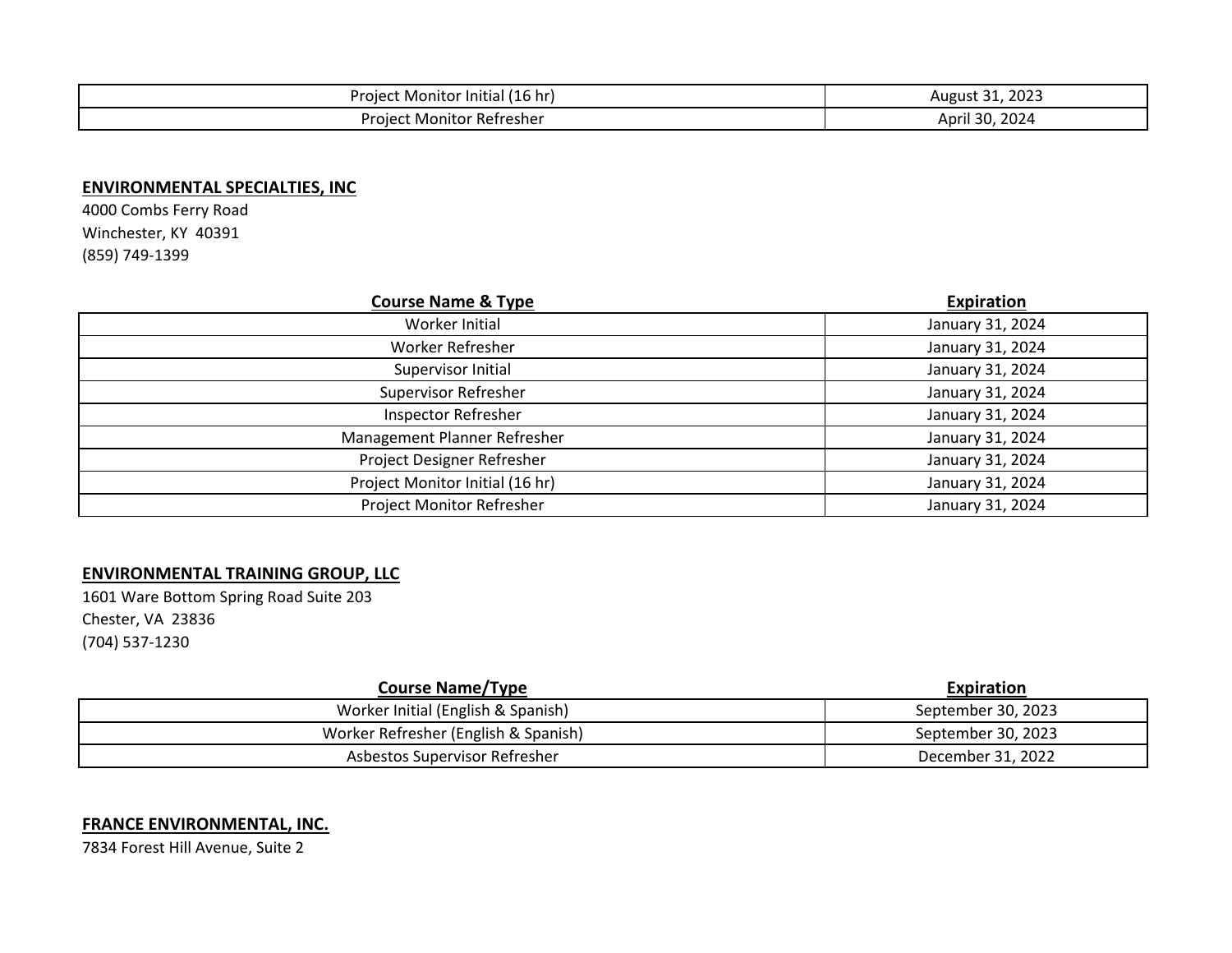Richmond, VA 23225 (804) 379-6482

| <b>Course Name/Type</b>              | <b>Expiration</b> |
|--------------------------------------|-------------------|
| Worker Initial (English & Spanish)   | October 31, 2022  |
| Worker Refresher (English & Spanish) | October 31, 2022  |
| Supervisor Initial                   | October 31, 2022  |
| Supervisor Refresher                 | October 31, 2022  |
| Inspector Initial                    | October 31, 2022  |
| <b>Inspector Refresher</b>           | October 31, 2022  |
| Management Planner Initial           | October 31, 2022  |
| Management Planner Refresher         | October 31, 2022  |
| Project Designer Initial             | October 31, 2022  |
| Project Designer Refresher           | October 31, 2022  |
| Project Monitor Initial (16 hr)      | October 31, 2022  |
| Project Monitor Refresher            | October 31, 2022  |

# **FROEHLING AND ROBERTSON, INC** .

3015 Dumbarton Road Richmond, VA 23228 (804) 264-2701

| <b>Course Name/Type</b>            | <b>Expiration</b>  |
|------------------------------------|--------------------|
| Worker Initial (English & Spanish) | February 29, 2024  |
| Worker Refresher                   | February 29, 2024  |
| Supervisor Initial                 | September 30, 2023 |
| <b>Supervisor Refresher</b>        | January 31, 2024   |
| Inspector Initial                  | February 29, 2024  |
| <b>Inspector Refresher</b>         | January 31, 2024   |
| Management Planner Initial         | February 29, 2024  |
| Management Planner Refresher       | January 31, 2024   |
| Project Designer Refresher         | February 28, 2023  |
| Project Monitor Refresher          | March 31, 2023     |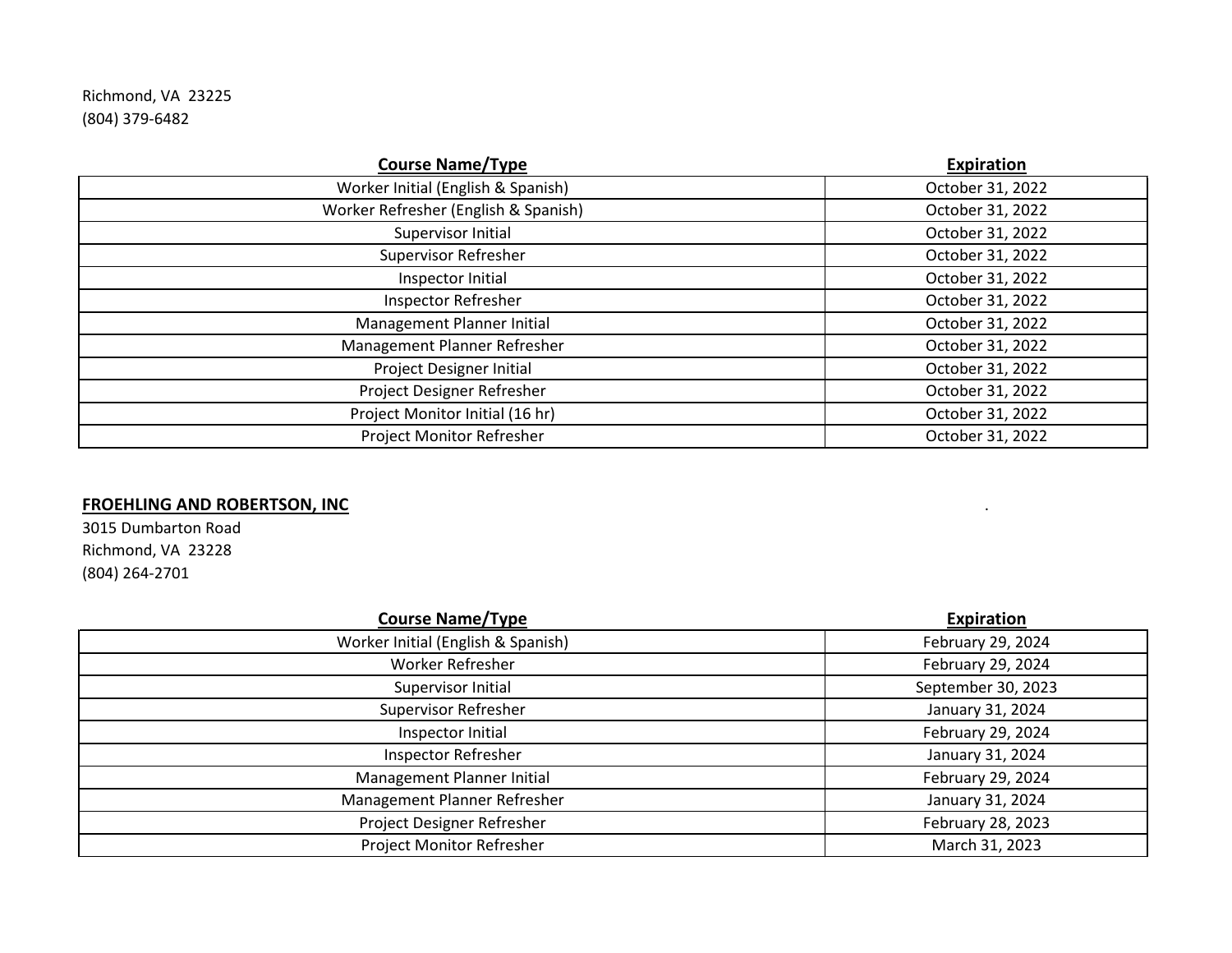## **GLOBAL ENVIRONMENTAL SOLUTIONS (GES)**

4811-B Eisenhower Avenue, 2nd Floor Alexandria, VA 22304 (703) 205-9188

| <b>Course Name/Type</b>              | Expiration            |
|--------------------------------------|-----------------------|
| Worker Initial (English & Spanish)   | <b>April 30, 2022</b> |
| Worker Refresher (English & Spanish) | <b>April 30, 2022</b> |
| Supervisor Initial                   | October 31, 2022      |
| Supervisor Refresher                 | July 31, 2022         |

#### **HURT & PROFFITT, INC.**

2524 Langhorne Road Lynchburg, VA 24501 (434) 847-7796

| <b>Course Name/Type</b>      | Expiration        |
|------------------------------|-------------------|
| <b>Worker Refresher</b>      | July 31, 2023     |
| <b>Supervisor Refresher</b>  | March 31, 2023    |
| Project Designer Refresher   | March 31, 2023    |
| Project Monitor Refresher    | December 31, 2022 |
| Management Planner Refresher | July 31, 2022     |
| <b>Inspector Refresher</b>   | July 31, 2022     |

#### **MARINE CHEMIST SERVICE, INC.**

11850 Tug Boat Lane Newport News, VA 23606 (757) 873-0933

**Course Name/Type Expiration**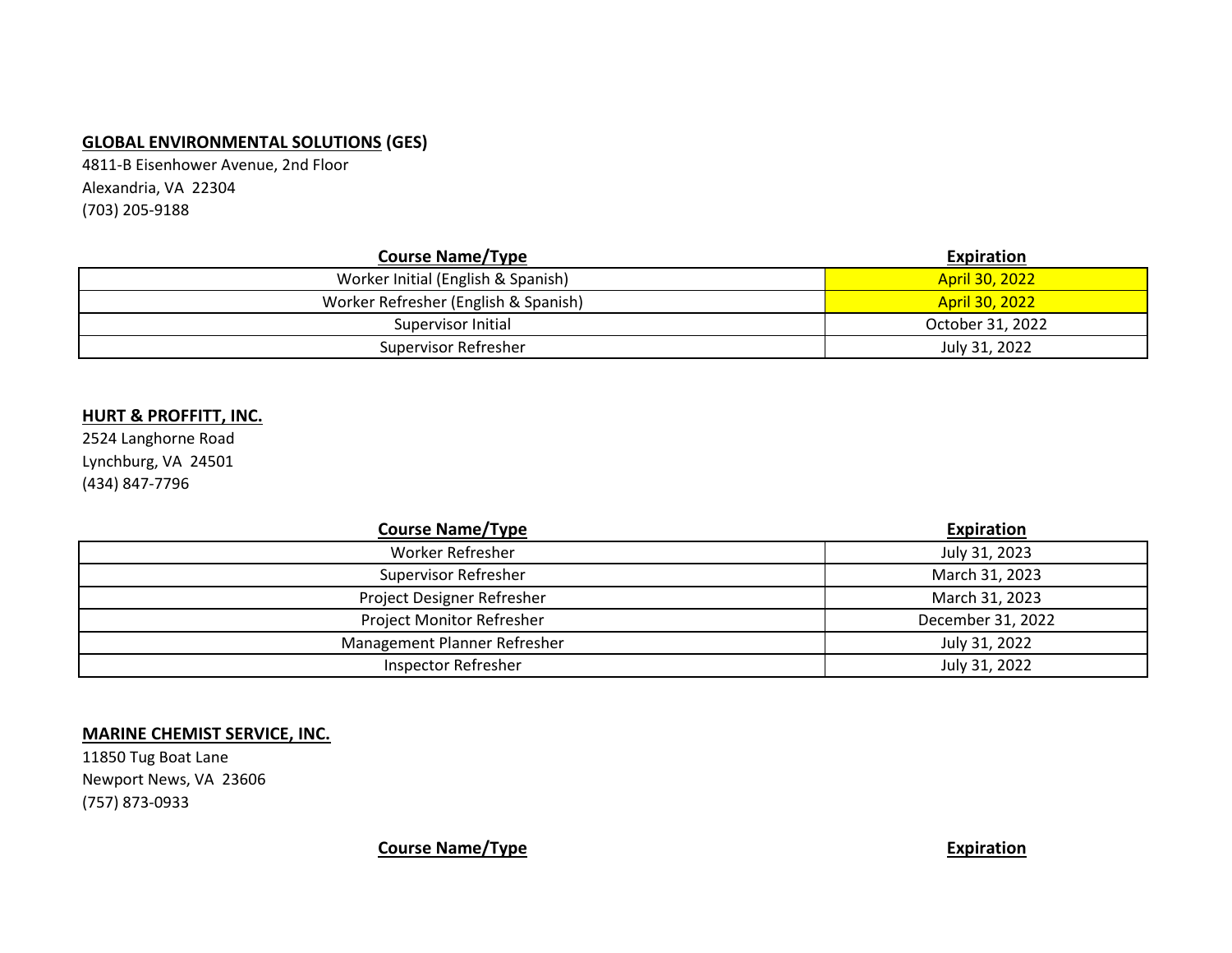| Worker Refresher                | October 31, 2023  |
|---------------------------------|-------------------|
| Supervisor Initial              | November 30, 2023 |
| <b>Supervisor Refresher</b>     | July 31, 2023     |
| Inspector Initial               | August 31, 2023   |
| <b>Inspector Refresher</b>      | July 31, 2023     |
| Management Planner Initial      | August 31, 2023   |
| Management Planner Refresher    | July 31, 2023     |
| <b>Project Designer Initial</b> | October 31, 2022  |
| Project Designer Refresher      | August 31, 2023   |
| Project Monitor Refresher       | July 31, 2023     |

## **METROPOLITAN LABORATORIES, INC.**

1420 Chestnut Street Portsmouth, VA 23704 (757) 853-4000

| <b>Course Name/Type</b>              | Expiration       |
|--------------------------------------|------------------|
| Worker Initial (English & Spanish)   | January 31, 2024 |
| Worker Refresher (English & Spanish) | January 31, 2024 |
| Supervisor Initial                   | January 31, 2024 |
| Supervisor Refresher                 | January 31, 2024 |
| Inspector Initial                    | May 31, 2022     |
| Inspector Refresher                  | May 31, 2022     |
| Project Designer Initial             | January 31, 2024 |
| Project Designer Refresher           | January 31, 2024 |
| Project Monitor Initial (16 hr)      | January 31, 2024 |
| Project Monitor Refresher            | January 31, 2024 |

## **METROPOLITAN SOLUTIONS, INC.**

1420 Chestnut Street Portsmouth, VA 23704 (757) 853-4000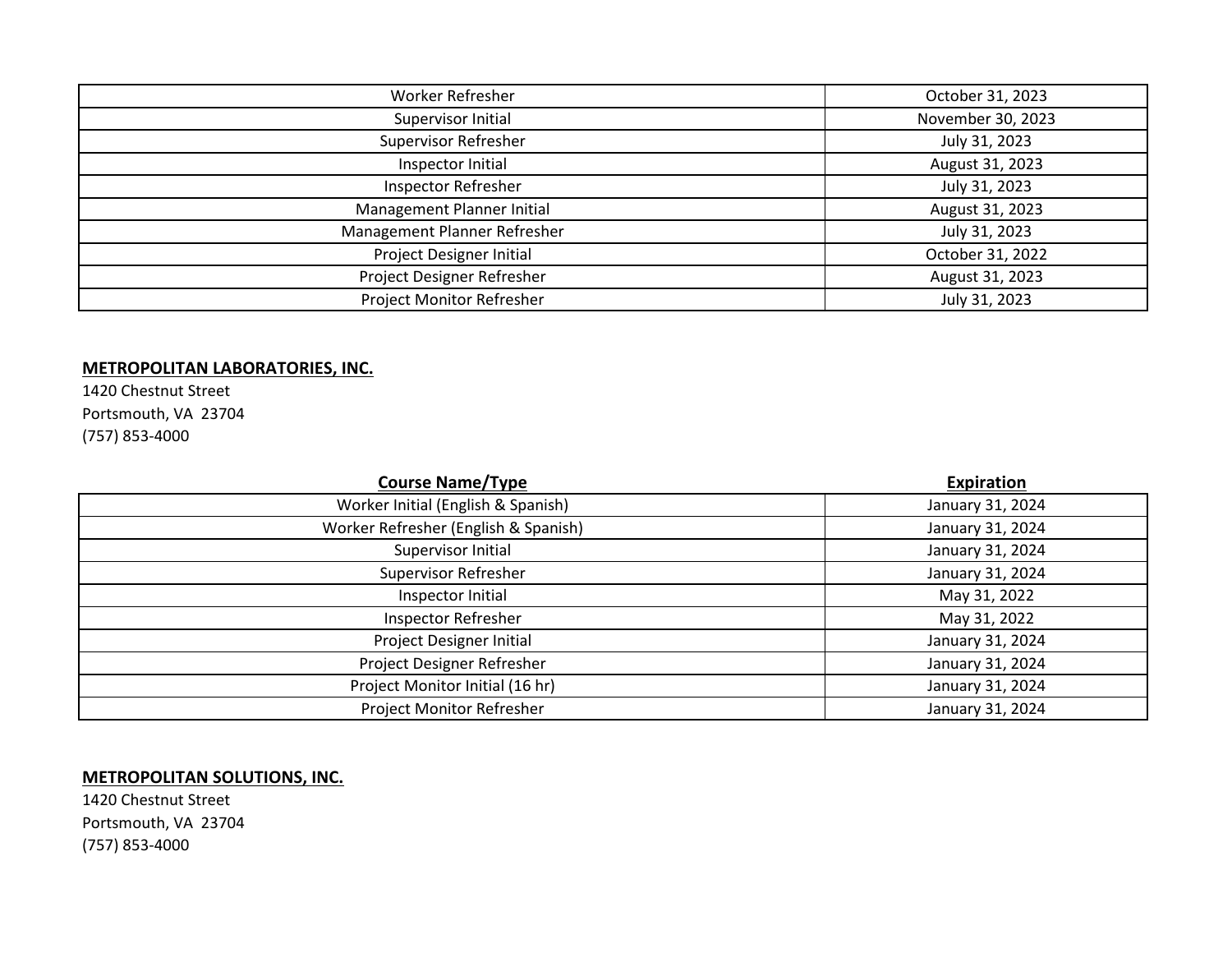| <b>Course Name/Type</b>      | Expiration         |
|------------------------------|--------------------|
| Management Planner Initial   | September 30, 2022 |
| Management Planner Refresher | September 30, 2022 |

#### **NAVAL SAFETY AND ENVIRONMENTAL TRAINING CENTER**

9080 Breezy Point Crescent Norfolk, VA 23511 (757) 445-8778

| <b>Course Name/Type</b>      | <b>Expiration</b> |
|------------------------------|-------------------|
| Supervisor Initial           | January 31, 2024  |
| <b>Supervisor Refresher</b>  | January 31, 2024  |
| Inspector Initial            | March 31, 2024    |
| <b>Inspector Refresher</b>   | January 31, 2024  |
| Management Planner Initial   | March 31, 2024    |
| Management Planner Refresher | January 31, 2024  |

#### **NEWPORT NEWS SHIPBUILDING**

4101 Washington Avenue, B1812-2 Newport News, VA 23607 (757) 380-3647

| <b>Course Name/Type</b>     | Expiration         |
|-----------------------------|--------------------|
| Worker Initial              | August 31, 2022    |
| Worker Refresher            | September 30, 2022 |
| <b>Supervisor Refresher</b> | September 30, 2022 |
| Inspector Refresher         | September 30, 2022 |

## **NMGS, INC. (See Global Environmental Solutions)**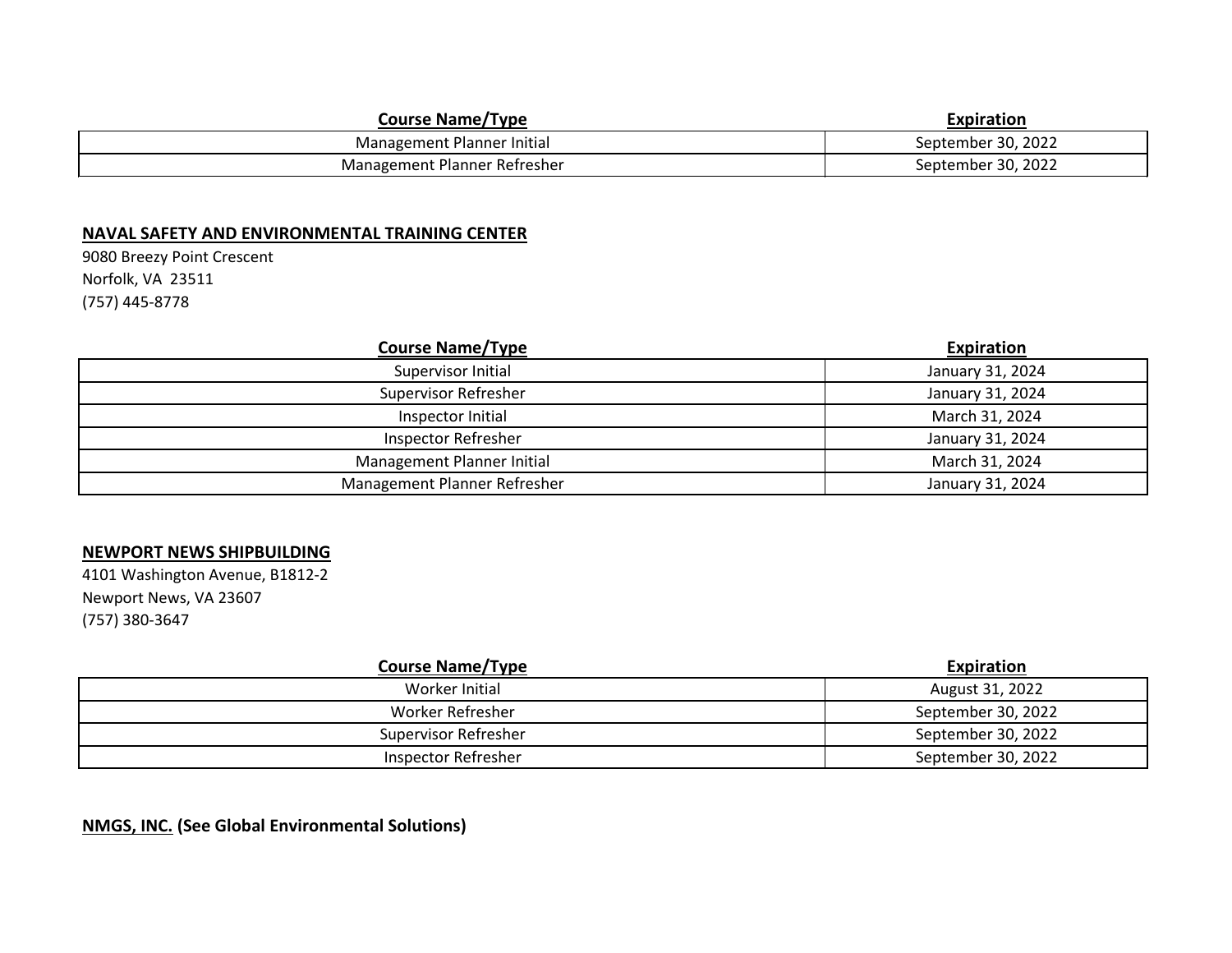#### **PEREIRA ENTERPRISES, INC. (See Eagle Environmental Training School)**

#### **QUALITY SPECIALTIES, INC.**

501 Westover Avenue Hopewell, VA 23860 (804) 748-9637

| <b>Course Name/Type</b> | Expiration                 |
|-------------------------|----------------------------|
| Worker Initial          | 1, 2024 را د<br>January 31 |
| Worker Refresher        | 1, 2024ء<br>January 31     |

#### **ROCKBRIDGE ENVIRONMENTAL CONSULTING, INC.**

22 S. Main Street, Suite B01 Lexington, VA 24450 (540) 463-3336

| Course<br>/Tvne<br>Name | .                                     |
|-------------------------|---------------------------------------|
| supervisor<br>Refresher | non-<br>$\sim$<br>June<br>51.<br>ZUZJ |

#### **SEAGULL ENVIRONMENTAL MANAGEMENT CO., INC.**

900 NW 5th Ave. Ft. Lauderdale, FL 33311 (954) 524-7200

| <b>Course Name/Type</b>     | Expiration       |
|-----------------------------|------------------|
| Worker Initial              | January 31, 2024 |
| Worker Refresher            | January 31, 2024 |
| Supervisor Initial          | January 31, 2024 |
| <b>Supervisor Refresher</b> | January 31, 2024 |
| Inspector Refresher         | January 31, 2024 |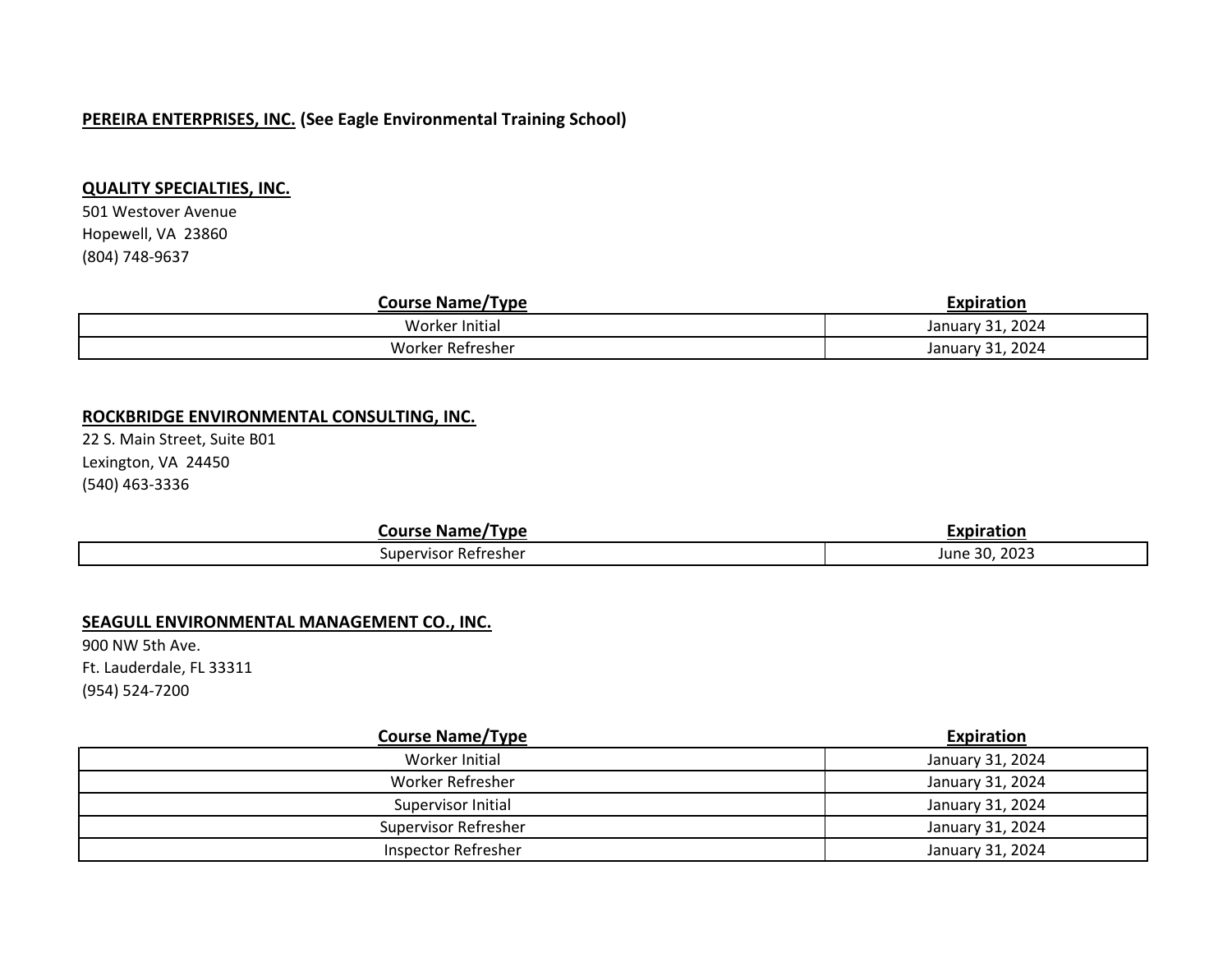## **SOIL AND LAND USE TECHNOLOGY, INC. (SALUT)**

1818 New York Ave NE, Suite 23 Washington, DC 20002 (202) 832-1433

| <b>Course Name/Type</b>      | <b>Expiration</b> |
|------------------------------|-------------------|
| Inspector Initial            | January 31, 2024  |
| Inspector Refresher          | January 31, 2024  |
| Management Planner Initial   | January 31, 2024  |
| Management Planner Refresher | January 31, 2024  |
| Project Designer Initial     | January 31, 2024  |
| Project Designer Refresher   | January 31, 2024  |

#### **THE EI GROUP, INC.**

2101 Gateway Center Blvd., Suite 200 Morrisville, NC 27560 (919) 657-7500

4186 Innslake Drive Glen Allen, VA 23060 (804) 320-9300

| <b>Course Name/Type</b>              | Expiration        |
|--------------------------------------|-------------------|
| Worker Initial                       | July 31, 2022     |
| Worker Refresher (English & Spanish) | January 31, 2023  |
| Supervisor Initial                   | May 31, 2024      |
| <b>Supervisor Refresher</b>          | June 30, 2022     |
| Inspector Initial                    | December 31, 2022 |
| <b>Inspector Refresher</b>           | June 30, 2022     |
| Management Planner Initial           | December 31, 2022 |
| Management Planner Refresher         | June 30, 2022     |